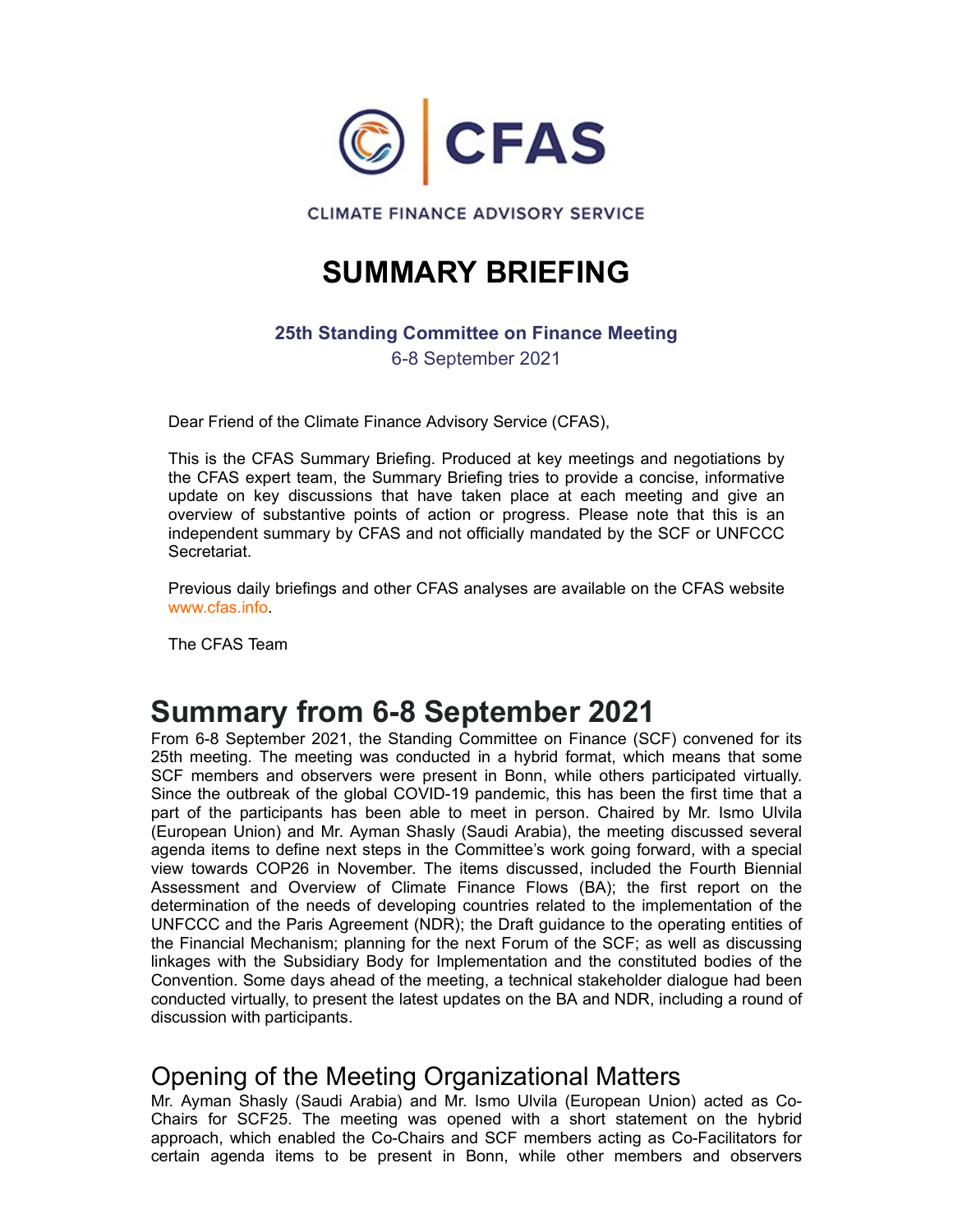participated virtually. This was followed by welcoming Mr. Konstantin Kulikov (Russia) as a new SCF member. In addition, the Co-Chairs welcomed Ms. Traude Wollansky (Austria), who replaced Ms. Delphine Eyraud (France) for this meeting.

The opening of the meeting continued with a recorded welcome note by Ms. Patricia Espinosa, Executive Secretary of the United Nations Framework Convention on Climate Change (UNFCCC). She stressed that finance was at the heart of international climate policy and that the SCF represents an important source of guidance for evidence-based decision making at the COP. She called upon the SCF members to finalize both the Fourth BA as well as the first NDR ahead of the COP, so that Parties could build their decisions on the information gathered in these comprehensive documents. She underlined that the upcoming COP would be the most important meeting following the one which led to the adoption of the Paris Agreement. participated virtually. This was followed by welcoming Mr. Konstantin Kulikov (Russia) as a<br>new SCF member. In addition, the Co-Chairs welcomed Ms. Traude Wollansky (Austria),<br>the opening of the meeting continued with a re participated virtually. This was followed by welcoming Mr. Konstantin Kulikov (Russia) as a<br>new SCF member. In addition, the Co-Chairs welcomed Ms. Traude Wollansky (Austria),<br>who replaced Ms. Delphine Eyraud (France) for participated virtually. This was followed by welcoming Mr. Konstantin Kullkov (Russia) as a<br>new SCF member. In addition, the Co-Chairs welcomed Ms. Traude Wollansky (Austria),<br>who replaced Ms. Delphinle Eyratol (France) fo

discussed in the plenary and that there would be informal working sessions in addition, whose timing is to be announced throughout the meeting. It was once again underlined concluded this agenda item by stating that they support the point made by Ms. Espinosa, to effectively seek a finalization of the two reports by October 2021.

# Finance Flows

The discussion on the status quo of the 2020 Biennial Assessment and Overview of Climate Finance Flows (BA) was led by the Co-Facilitators Ms. Vicky Noens (Belgium) and Mr. Hussein Alfa Nafo (Mali). The item was opened with an introduction on the status of the fourth order draft of the BA, which had been circulated in advance of the meeting. On 2 September 2021 a technical stakeholder dialogue took place, which already informed From the matter of the Cor. She called the CoP, she called upon the SCF members to finalize both the Fourth of the CoP. She called upon the SCF members to finalize both the Fourth on the information grotP would be the coP, undertaken would mainly relate to the graphics and to a draft version of the summary and recommendations section. The Fourth BA had been discussed over the whole course of SCF 25.

The first day started off with a debate on accessibility of information. As the draft is quite comprehensive, the idea had been raised that additional summaries or products could help to bring forward the key messages of the BA, while the technical report could stay detailed. In general, the BA is seen as hard to understand from the perspective of certain that the current death of the general services of the proports. School as the contributed this approach the public co-Chains to diffectively seek a finalization of the two reports by October 2021.<br>
Fourth Biennial Assessme stakeholders from constituencies. Therefore, the way of communicating the information should be improved. Certain elements, such as the new Chapter 4, will include a more comprehensive introductory section, to ensure accessibility. On the presentation of data, it was added to put certain numbers into perspective to strengthen the messages (e.g. **Fourth Biennial Assessment and Overview of Climate Finance Flows The discussion on the status quo of the 2020 Biennial Assessment and Overview of Climate Finance Flows (BA) was led by the Co-Facilitators Ms. Vicky Noens (** FOUTIFIT DETTINIT ANSESSITIENT CHILI OVENTUEV OF CHITTELATE TRIPATION THE GENEE TRIPATION THE CONSTRIET TRIPATION THE GIRCULT THE SIGN WAS HER STATE THIS ARRELE FRIPATION ME, THUS THIS ARRELE THIS ARRELE THIS ARRELE THIS A negative investment such as fossil fuel subsidies). On the topic of 2.1c, it was stressed once again that there are no clear guidelines for what it constitutes and that the BA should indicate that this would still be up for interpretation. It was added by other members, that the current Chapter is a somewhat mapping exercise and that it will be recognized that there are no official guidelines yet. On the mapping of initiatives a comment was made that usually the focus lies on mapping climate flows of the past that already happened, while a mapping of pledges or initiatives would be information on future flows that have not yet been disbursed or implemented. Dre first day started off with a debate on accessibility of information. As the draft is quite comprehensive, the idea had been raised that additional summaries or products could comprehensive, the idea had been raised tha Hope to thing forward to the synthesis, the summar the extillinear and policies of the standard information of both the general public as well as direct stakeholders from constituencies. Therefore, the way of communicating

The second day focused on additional comments, on replies by the Co-facilitators to comments made the day before and on the summary and recommendations section. First remarks on the content (e.g. scarce information on gender sensitive budgeting; the desire to have a more robust investigation in Chapter 4 (2.1c) in future; missing case studies on recommendations section. The Co-Facilitators replied that for certain topics (e.g. youth involvement), there was no data yet available, and that it was the goal to adopt the summary and recommendations section at SCF alongside with the overall report. Related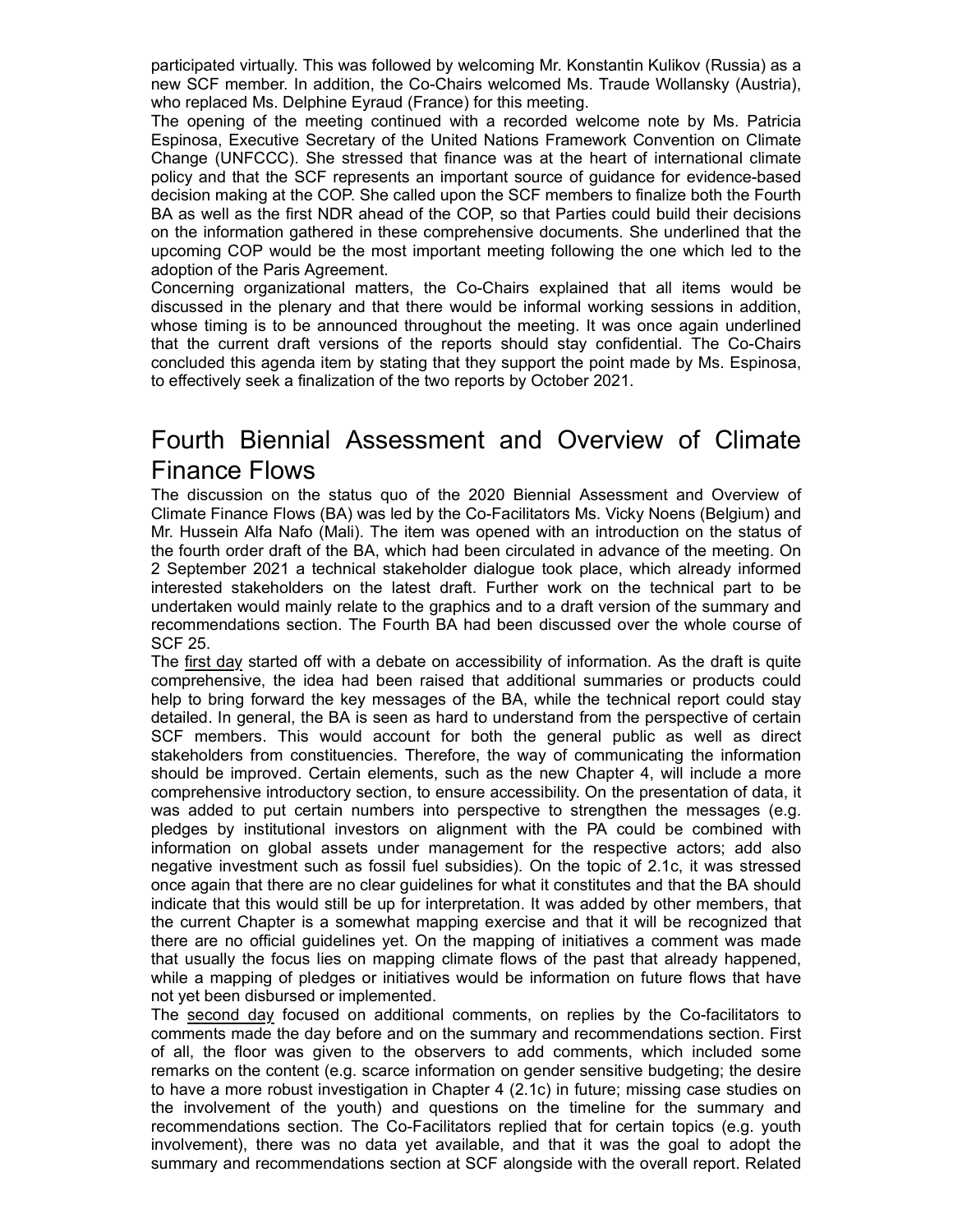to comments raised on the first day, the Co-facilitators replied that they will ensure that Chapter 4 (2.1c) will have an introductory section; that there is just a broad mapping for 2.1c as there is not yet a common guidance on what it constitutes; that work on the graphics is still underway; that negative flows will be included in Chapter 3 (i.e. "bubble diagram"); that the report includes data on agricultural subsidies and deforestation for the first time; that related to the working definition of climate finance it has been taken note of the different definitions around; and that information on climate finance instruments is included in Chapter 3. On the recommendations and summary section, the Co-facilitators announced to prepare a draft and initial draft summary for the next day.

On the final day, discussions on the BA concentrated on both the outreach strategy for the BA as well as on the process and nature of the summary and recommendations section. Co-facilitator Mr. Hussein Alfa Nafo (Mali) opened the meeting by outlining elements of the outreach strategy, including a launch event at COP and the preparation of dissemination packages for the SCF members (e.g. including slide decks, talking points). In addition, the BA webpage will include interactive elements; the social media channels of the UNFCCC will be used and the Secretariat will explore the dissemination potential at other events than the COP. Related to the summary and recommendations, he outlined that each chapter will have a 1-2 page infographic with the main messages, and that the summary to comments raised on the first day, the Co-facilitators replied that they will ensure that Carpore 4 (2.1c) will have an introductory section, that there is just a broad mapping for 2.1c as there is not yet a common guida members welcomed the initial elements of the outreach strategy, while adding that every SCF member should become active in sharing the key messages; that also short videos could be a good means of communication for social media and that certain constituencies could be offered a special information event on the report's results. On the structure of the recommendations, it was welcomed that it aligned with previous BAs. On their contents, the debate was limited, as not all SCF members were able to review the draft in detail. It yielvies is sin in chorewity, includes data on agricultural substides and deforestation for the first time; that related to the working definition of climate finance it has been taken note of the tifter different definitio reflection of all parts of the report and that it would be up to the COP to make a decision upon those results. In addition, it was debated, whether an overview on the progress of previous recommendations could be added, on which the Co-Chairs said that they are currently elaborating on a way to present this information. Finally, the overall timeline for delivering the draft BA was touched upon, with the Co-Facilitators stating they will do their best to conclude this work at SCF26, making a publication possible on 14 October (e.g. providing updated drafts inter-sessionally). Final comments by observers addressed the accessibility of draft documents in due course and some technical difficulties in following outward states of the SCF members is the social media of the section and the select model include interactive elements; the social media channels of the UNFCCC BA welcome that the COP. Related to the summary and recommenda feedback, which was confirmed by the Co-Facilitators. that the Co-Facilitator and the straining want technicalized to the strained reactions with the strained recommendeations sections will follow the structure of previous BAs. The SCF members welcomed the initial elements of was stressed that they should be non-prescriptive, meaning that they should be a prediction of all parts of the report and that it would be up to the COP to make a decision upon those results. In addition, it was debaded,

On this agenda item, the SCF decided to implement any amendments and to prepare a final technical report prior to SCF26. This process will be undertaken by the technical recommendations will be prepared inter-sessionally for consideration and finalization at SCF26. SCF members have been invited to submit written inputs on the draft summary and recommendations by 17 September. Finally, an updated outreach plan will also be prepared inter-sessionally by the co-facilitators, with the support of the Secretariat, for consideration at SCF26. not the interaction of the constrained throughout the technical reports the interview properties and the intervention further by the technical feam, under the guidance of the Co-Facilitators. In addition, a draft summary a

## developing country Parties

The discussion on the first report on the determination of the needs of developing country Parties (NDR) was led by the Co-Facilitators Mr. Zaheer Fakir (South Africa) and Mr. Mattias Frumerie (Sweden), and continued throughout all three days of the SCF 25.

On day 1, initially, activities since SCF 24 were briefly recaptured. In May 2021 SCF 24 agreed to undertake further technical work to prepare the final draft of the technical report and a draft executive summary. Activities undertaken since then inter-sessionally comprise the integration of comments received from members and observers, further technical work national regional and global reports. The third order draft of the technical report was prepared and circulated, and a technical stakeholder dialogue was held on 2 September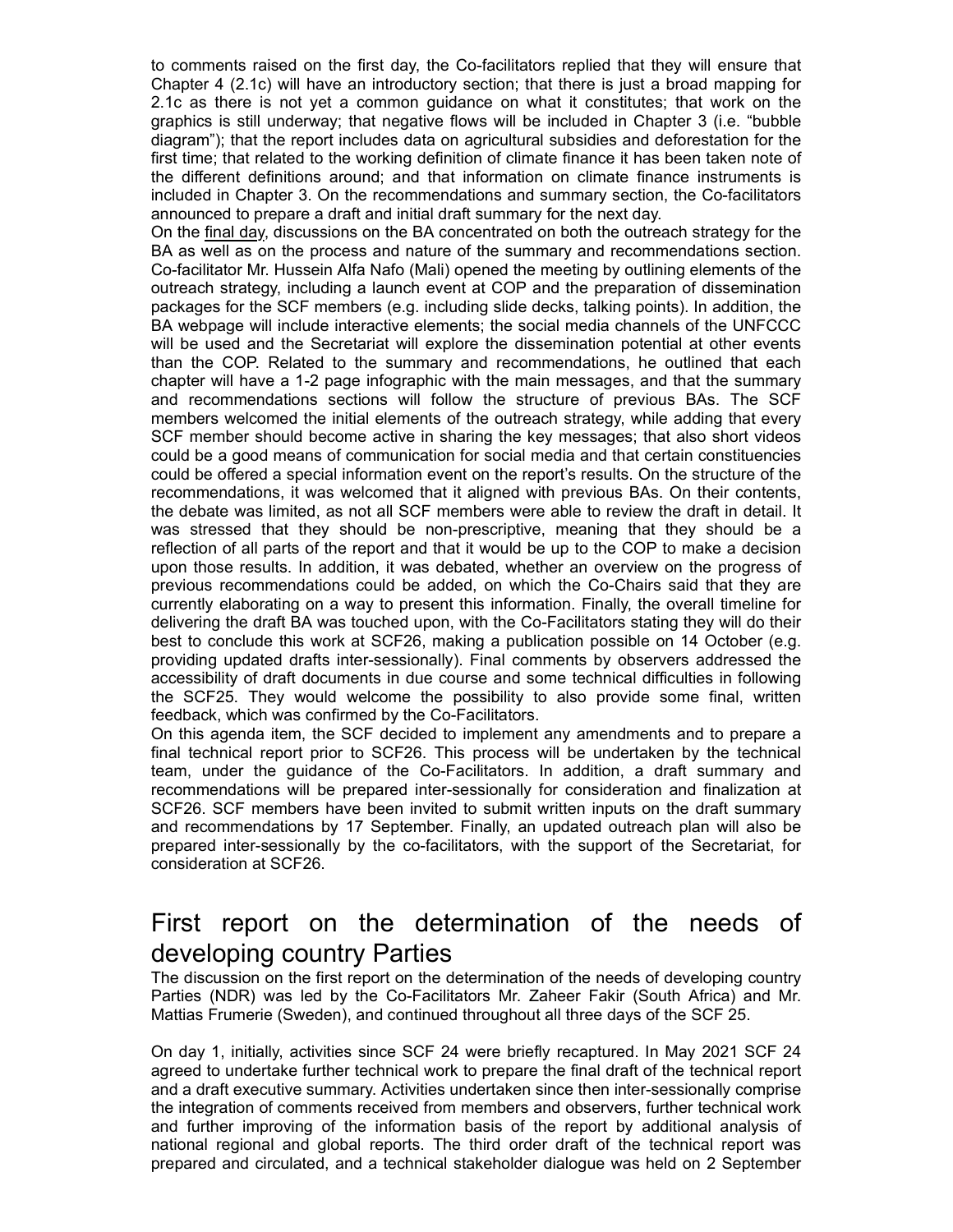2021.

In the discussion on the first day, SCF members commented on the draft technical report. A number of members perceived the technical report as too mitigation-centric. Here, the Co-Facilitators made clear that the report reflects the state of information being available. They also re-iterated on the role of the SCF, with the Committee not being mandated to conduct any analysis or interpretation of information, and the needs determination report 2021.<br>In the discussion on the first day, SCF members commented on the draft technical report.<br>A number of members perceived the technical report as too mitigation-centric. Here, the<br>Co-Facilitators made clear that the rep regional and global reports. Moreover, views on the structure of the executive summary were exchanged.

On day 2, the Co-Facilitators gave an update on discussions held with the Secretariat on comments raised by members the previous day, including on the structure of the executive summary of the report, on which a Co-Facilitator's note was then circulated later that day.

On day 3, the Co-Facilitators thanked the SCF members and observers for inputs and comments received on the report. The following discussion centered around the executive 2021.<br>In the discussion on the first day, SCF members commented on the draft technical report.<br>C-P-calitators made clear that the report reflects the state of information being available.<br>They also re-iterated on the role Facilitators note on the executive summary not being made available to observers. The 2021.<br>
An the discussion on the first day, SCF members commented on the draft technical report.<br>
A number of members perceived the technical report as too mitigation-centric. Here, the<br>
A number of members perceived the te 2021.<br>
All the discussion on the first day, SCF members commented on the draft technical report.<br>
A number of members perceived the technical report as too mitigation-centric. Here, the<br>
A co-Facilitators made clear that t furthermore discussed to clearly point out in the executive summary the technical, nonanalytical nature of the report and the limitations regarding available information and cutoff dates (the latter with particular relevance for impacts of COVID-19 and NDC updates). In concluding, the Co-Facilitators made clear that the needs determination report must be regarded as a giant leap for the UNFCCC process, being the first attempt to gather information of this kind in the history of the Convention since 1992. Although, according to the Co-Facilitators, the importance of this achievement is not so much with the report itself, but what the international community does with it. The report must thus be regarded even existing the method of data proportion of the previous day. Including on the structure of the executive summary of the report, on which a Co-Facilitator's note was then criculated later that day. Summary of the report animmal or care report, and with the peport mean sole and and the section and the section and the section and the section and the section and the section of the report. The following discussion centered around the executiv summary or the rispant. The minimizer of the members are concerned to abservers. The Go-Facilitators anked members and observers to provide information on what the Ce-Tacilitators are developed to detaily point out in the

as a living document that is designed to be used, to make impact and identify gaps, but certainly will evolve and mature over time. Also, the Co-Facilitators highlighted that in their views the process of elaborating the report was inclusive and transparent.

technical report and prepare the technical report prior to SCF 26. In a next step the technical team under the guidance of the Co-Facilitators will update the draft technical layouted. Moreover, a draft executive summary and recommendations, as well as an outreach plan for the report are to be prepared inter-sessionally for consideration and recommendations on this by 17 September 2021. The Co-Facilitators will then prepare the draft executive summary with recommendations and an updated outreach plan before the next SCF meeting. by the commentations on this item were from Also the intersession and the intersect in experiment that it is designed to be used, to make impact and identify gaps, but orise intersect interview and mature over time. Also, something the process of elaborating the report was inclusive and transparent.<br>
Eventually, the SCF 25 agreed to implement the discussed amendments to the draft<br>
technical report accordingly. Also, the layot for the final

### Draft guidance to the operating entities of the Financial Mechanism

The discussions on this item were facilitated by the two Co-facilitators, Ms. Diann Black-Layne (Antigua and Barbuda) and Mr. Toru Sugio (Japan), who started their presentations reports, notification to Parties, the AC, TEC and the WIM ExCOm on availability of reports designing a draft guidance. These discussions merely focused on procedural elements, while a discussion on the contents is expected to take place at SCF26 in October, when a draft guidance will be available. members). The GcF, the GCF, the GCF, the Co-Facilitators will then prepare the draft executive summary with recommendations and an updated outreach plan before the draft exective summary with recommendations and an updated

The first procedural issue to be discussed was the availability of reports by the Global Environment Facility (GEF) and the Green Climate Fund (GCF). For the GEF, reports for 2020 and 2021 are available, while the GEF representative in the meeting added that there will be an addendum submitted in early October, which outlines more updated information on support for National communications (NCs) and Biennial Update Reports representative in the meeting referred to the upcoming 30th GCF Board Meeting  $(4 - 7)$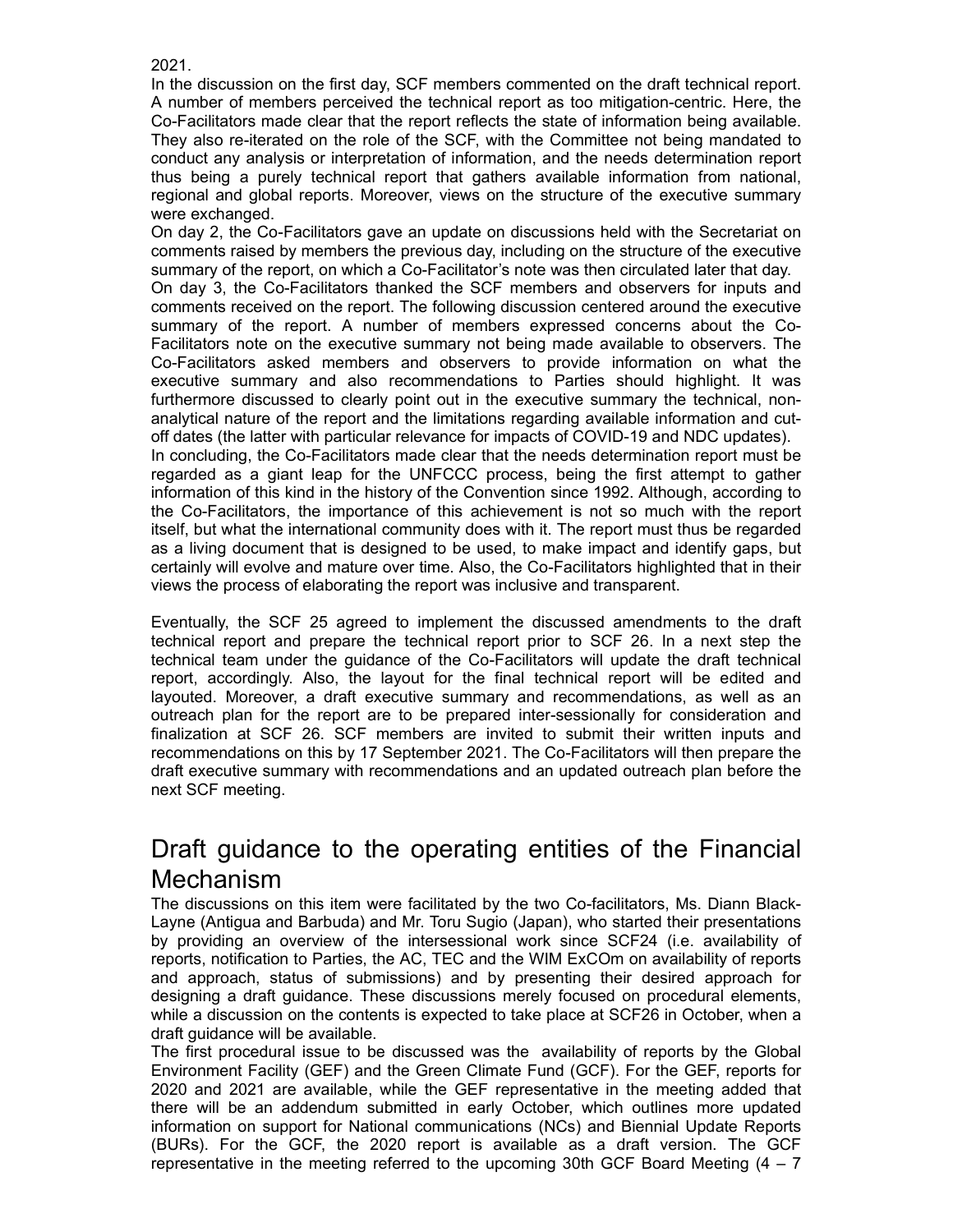October 2021) and said that the draft report on the website is still open for deliberations and an official submission will take place right after the next Board Meeting. Concerning October 2021) and said that the draft report on the website is still open for deliberations<br>and an official submission will take place right after the next Board Meeting. Concerning<br>the status of submissions, three had bee comments by observers referred to the potential contents of the guidance, remarking that October 2021) and said that the draft report on the website is still open for deliberations<br>and an official submission will take place right after the next Board Meeting. Concerning<br>the status of submissions, three had bee strengthened, especially within the context of private sector projects, and there would be more support needed for adaptation at the local level. October 2021) and said that the draft report on the website is still open for deliberations<br>and an official submission will take place right after the next Board Meeting. Concerning<br>the status of submissions, three had bee October 2021) and said that the draft report on the website is still open for deliberations<br>and an official submission will take place right affer the next Board Meeting. Concerning<br>the status of submissions, three had bee

September 2021 as an initial deadline for submissions relating to all report information available, while additional submissions can be made following the latest updates in early October, i.e. announcing a final close of submissions for 9 October 2021. Based on this timeline, the two Co-Facilitators would have around 2 days to prepare a draft guidance for SCF26, which starts on 11 October.

#### Forum on Finance for Nature-based Solutions

(Egypt). Ms. Gilbert presented the update on the Forum's organisation, stating that Part I will be held in a hybrid format on 15 - 16 October 2021, right after the next SCF meeting. In-person participation in Bonn will be limited to key resource persons and SCF members, while other participants will join the event virtually. For Part I, a draft programme has been and an official submission will take place right after the next Board Meeting. Concerning the place right after the position, the per day between served to the position engers are engered to the position engers are engered participation, confirmations have already been received by certain key persons, while other confirmations are still outstanding. Ahead of the event in October, a synthesis paper shall be shared with all participants. Part II shall take place in-person in 2022 and will be informed by the outcomes of Part I. Taking note of the availability of reports, the two Co-Chairs announced keeping 15<br>Seytember 2021 as an initial deadline for submissions relating to all report information<br>available, while additional submissions can be mad September 2021 as an initial deadline for submissions relating to all report information<br>available, while additional submissions can be made following the latest updates in early<br>October, i.e. announcing a final close of s (Egypt)). Ms. Gillert presented the update on the Forum's organisation, stating that Part (Egypt), Ms. Gillert presented the update on the Forum's organisation, stating that Part (In-person participation in Bonn will be li

organisation of the Forum and some procedural remarks. For example, one SCF member consideration, which was confirmed by Co-Facilitators. Some observers remarked that they would also like to see more participation by the private sector and by the different constituencies; that there should be technical support for virtual participants; and that certain groups (e.g. indigenous peoples) should be present across all panels instead of one or two specialized panels. In addition, observers offered support in facilitating contacts to resource persons, if needed.

# and the constituted bodies of the Convention

Co-Chair Mr. Ismo Ulvila invited the SCF members, who act as focal points to certain constituted bodies of the Convention to report on any updates related to a cooperation with the SCF. The focal points to the Executive Committee of the Warsaw International Mechanism for Loss and Damage (ExCom), Mr. Randy Caruso (United States) and Ms. Diann Black-Layne (Antigua and Barbuda), reported that they are currently following the formation of the Action and Support Expert Group (ASEG) under this body and that this sub-group would like to provide inputs to the SCF draft guidance for the COP. The focal point to the Paris Committee on Capacity-building (PCCB), Mr. Mattias Frumerie (Sweden) reported from the first meeting of the Informal Coordination Group (ICG) for capacity building under the Convention and the Paris Agreement and that he keeps them updated on the work streams of the SCF. The focal point to the Adaptation Committee (AC) and Least Developed Countries Expert Group (LEG), Ms. Gabriela Blatter (Switzerland) said that a small sub-group has been formed, including the AC, LEG and herself to work on inputs for the COP related to measuring the adequateness and effectiveness of adaptation and support for adaptation. The inputs to be developed shall be integrated in the AC and to resource persons, if meddel.<br>Linkages with the Subsidiary Body for Implementation<br>and the constituted bodies of the Convention<br>Co-chair Mr. Ismo Ulvila invited the SCF members, who act as focal points to certain<br>constit Peoples Platform (LCIPP) Facilitative Working Group, Mr. Ivan Zambrana Flores (Bolivia)